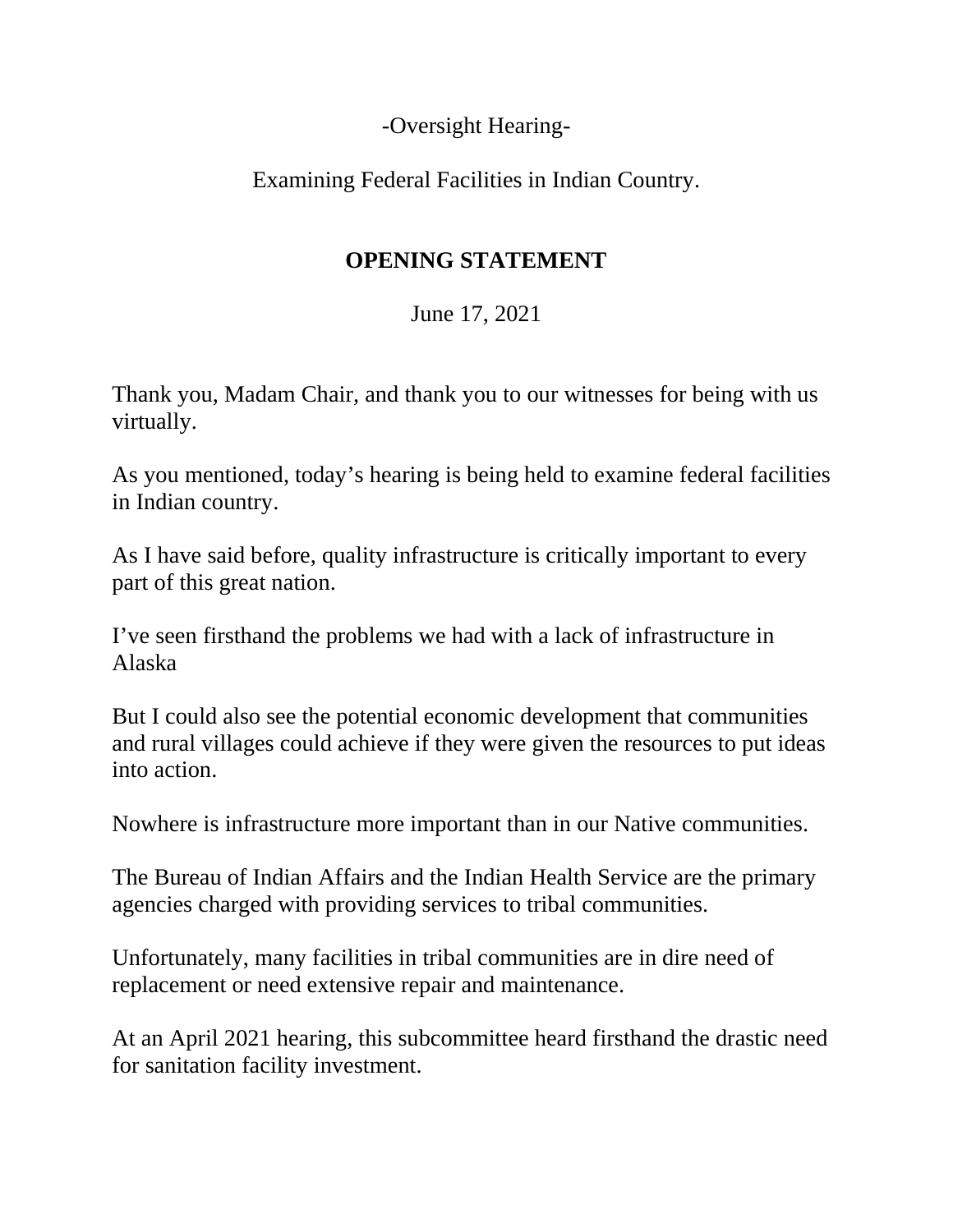The IHS sanitation facility construction program currently has a backlog of more than \$2 billion dollars.

I am proud to be the cosponsor of a bill with Mr. O'Halleran that would address this backlog.

In addition, Indian Healthcare facility construction program has a \$2.2 billion-dollar backlog for its High Priority construction list that was developed several decades ago.

At the Bureau of Indian Affairs, public safety and justice infrastructure also continues be inadequate.

These are just a few examples that barely scratch the surface on the need in Indian country.

Earlier this year, I had the privilege of attending a productive meeting in the Oval Office with President Biden on infrastructure.

I share optimism that there is an appetite for bipartisanship, and I appreciated that he listened to my ideas on the scope of the bill and funding mechanisms.

As I've said before, we must be cautious about the goals of this bill and with the very definition of infrastructure, and we must make sure that this bill is paid for.

Both sides must be willing to set aside sacred cows and collaborate for the good of the American people for this bill to come together.

If there is not a serious funding source, we will not have a serious bill.

Most importantly, we must listen to the tribes.

There are a number ways Congress can improve infrastructure beyond just injecting billions into budget accounts.